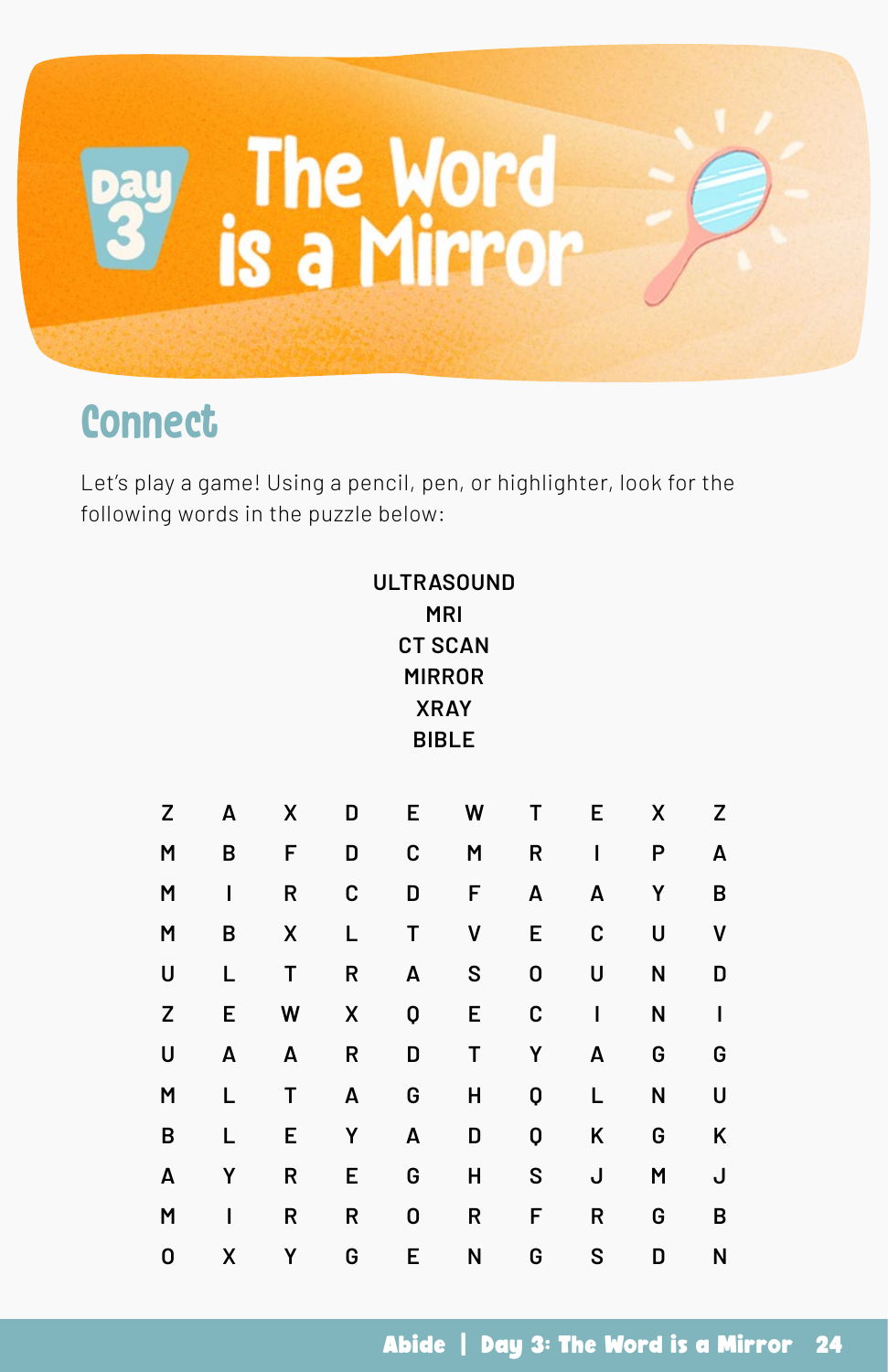### **BONUS QUESTION:**

Do you know what all these things have in common? They all show us a picture of ourselves.

An ultrasound, MRI, CT scan, and x-ray all give us pictures of what the inside of our bodies look like. They show us pictures of our bones, hearts, and other organs, and they help doctors see if there is anything wrong inside of us.

We use mirrors to see how we look. We use it to check if our clothes fit us well or if we need to brush our hair. We also use it to make sure we don't have dirt on our faces. We use mirrors to check if we look good and clean for other people to see.

What about the Bible? The Bible is the word of God. God tells us through the Bible how He wants us to live and that He wants us to be holy and obedient to His word. This means we can use the Bible just like a mirror. We can use it to check if we look good and clean inside where only God can see us.

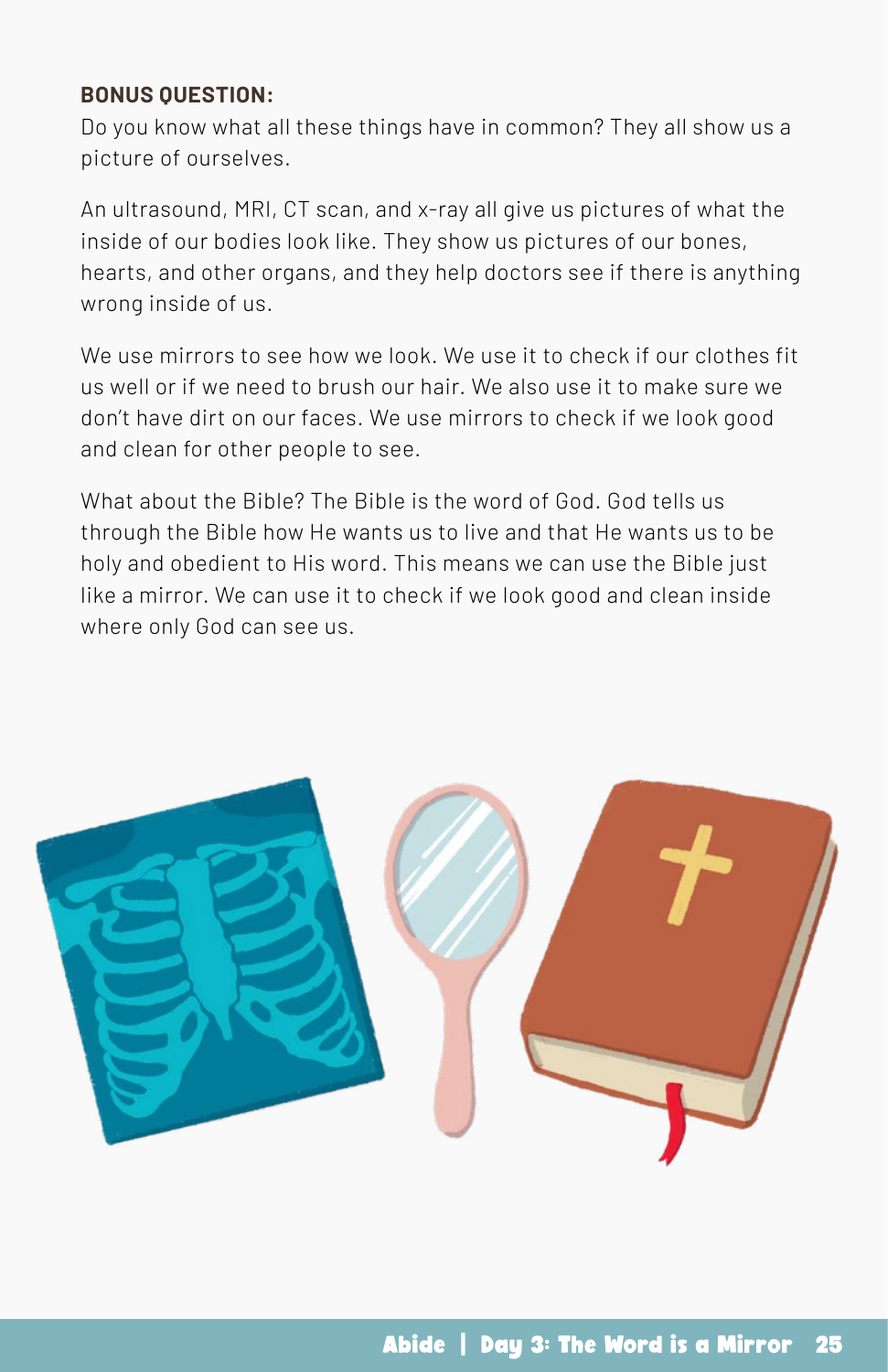## Read the Word

### Let's read James 1:19–25:

*19My dear brothers and sisters, always be more willing to listen than to speak. Keep control of your anger. 20Anger does not help you live the way God wants. 21So get rid of everything evil in your lives—every kind of wrong you do. Be humble and accept God's teaching that is planted in your hearts. This teaching can save you. 22Do what God's teaching says; don't just listen and do nothing. When you only sit and listen, you are fooling yourselves. 23Hearing God's teaching and doing nothing is like looking at your face in the mirror 24and doing nothing about what you saw. You go away and immediately forget how bad you looked. 25But when you look into God's perfect law that sets people free, pay attention to it. If you do what it says, you will have God's blessing. Never just listen to his teaching and forget what you heard.*

#### **JAMES 1:19–25 (ERV)**

When you look at yourself in the mirror and you see dirt on your face, or maybe a bit of food is stuck between your teeth, you immediately remove it or wash your face. The verses above are saying the same thing. The Bible tells us how we should live as children of God. If we come up short against what the Bible says and ignore it, it's like seeing our faces with a lot of mud but not washing the mud away. We want to look clean and neat when we face other people. We should feel the same way when we face God. God looks at our hearts more than our faces and He can see when our hearts are not clean. The Bible helps us see that. We should not only read it but should also do what it teaches. Being obedient to what the Bible teaches is a way to continue to keep your heart clean.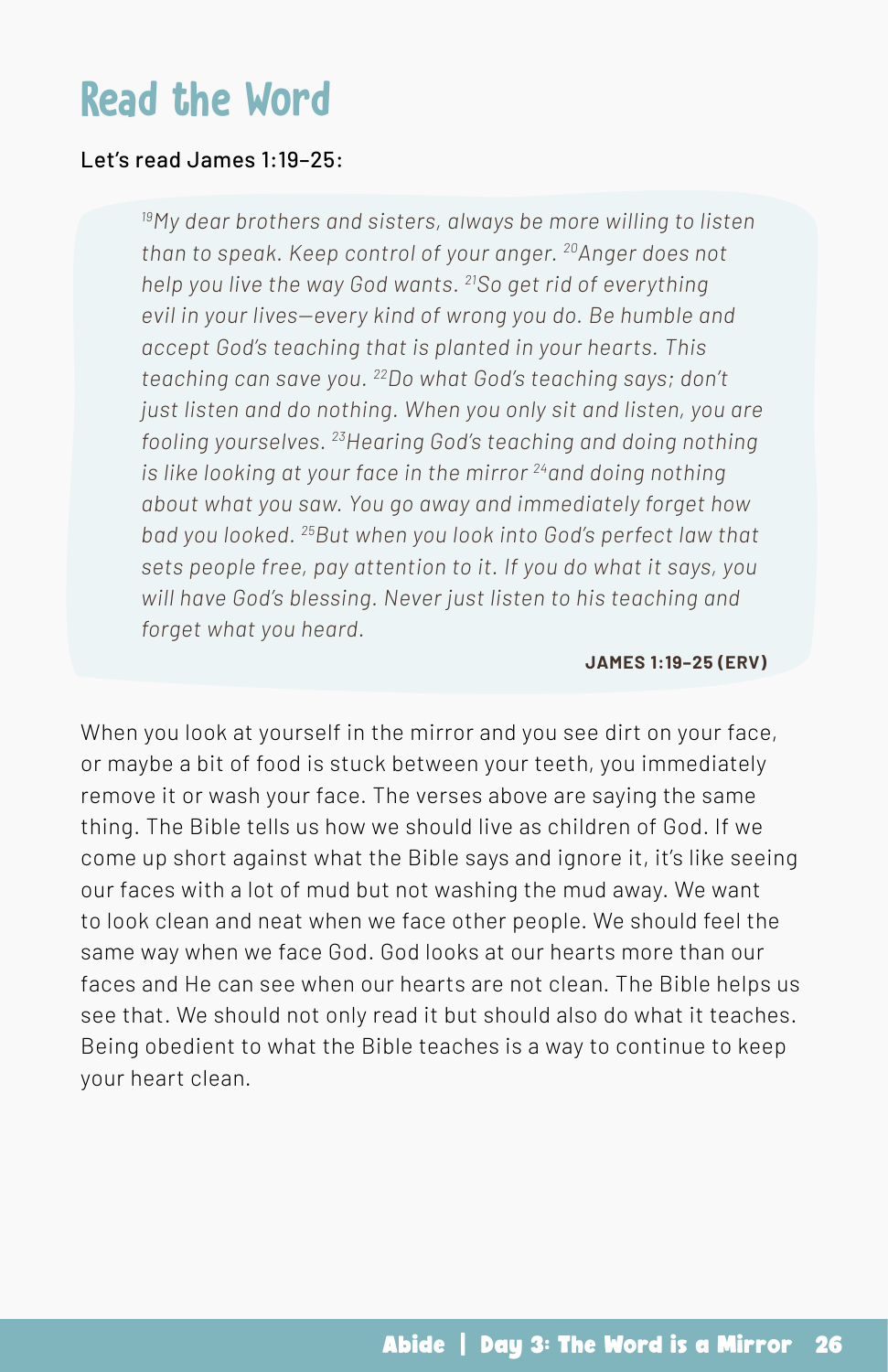# Huddle

### **Parents to Kids**

### 4–6 years old

- ▶ Do you want to obey God? Why or why not?
- ▶ Do you think you are obeying God when you obey your parents?

#### 7–12 years old

 $\blacktriangleright$  Is the Bible revealing anything to you that you need to obey? What do you plan to do about it?

### **Kids to Parents**

How has God's word changed you?

Similar to how a mirror can show us what we want to see, the Bible shows us the condition of our hearts. As we examine our hearts against what the Bible teaches, God will reveal to us when we have sinful thoughts, emotions, and even motives. When we find that they are not in line with God's word, let us be obedient and ask the Holy Spirit to help us align them with God's.

## Pray

Dear God, thank You for loving us even during times when we are not obedient children. Thank You for giving us Your word so that we can see if we are following You or are moving away from You. We trust that You will continue to love us and teach us Your ways for our own good. You will even use our parents and others to bring us closer to You. Please help us obey You because we want our thoughts, our words, and our actions to be pleasing in Your eyes. In Jesus' name, amen.